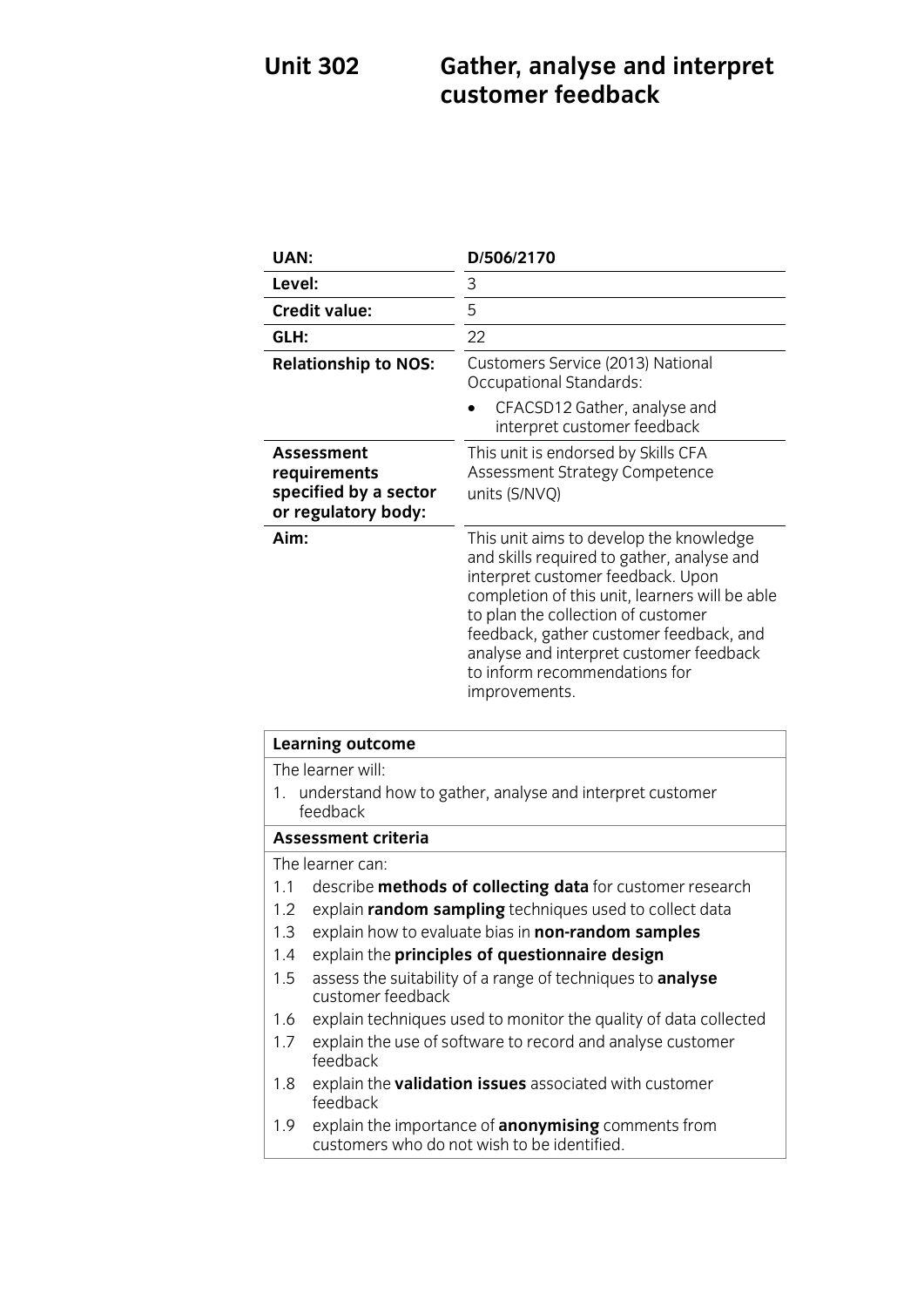# **Assessment guidance**

- **Methods of collections** 
	- $\bullet$  online
	- mail
	- face to face interview
	- text
	- social media

- **e** systematic
	- **•** stratified

## **Non-random sampling:**

- quota
- convenience<br>• iudoement
- judgement
- volunteer

- **Consider what needs to be found out** 
	- consider the target audience
	- consider the length of questionnaire
	- decide on the type of questions
	- choose the right vocabulary
	- avoid bias
	- place the questions with care

### **Analysis techniques**:

- eg
	- cross tabulation
	- dashboard
	- comments

### **Validation issues:**

**Is the feedback** 

- $\bullet$  honest?
	- accurate?
	- genuine?

• more likely to get an honest result

• the customer has requested this and has the right to this There are disadvantages here as you do not know if the people are genuine.

- **Existence may** be supplied by:<br> **e** professional discussion
	- reflective account
	- questioning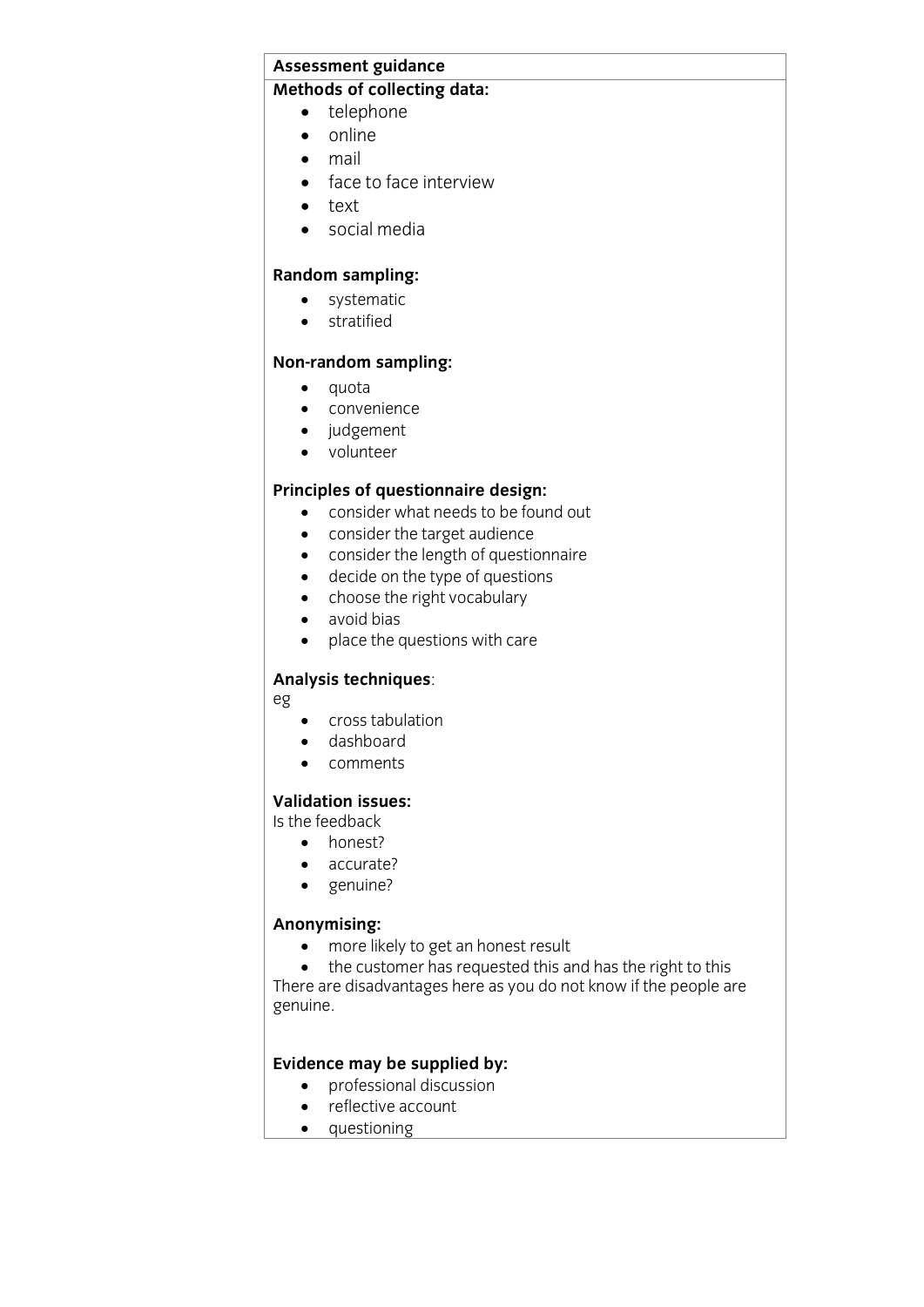report on gathering, analysing and interpreting customer feedback.com

## **Learning outcome**<br>The learner will:

2. be able to plan the collection of customer feedback on customer service issues

### Assessment criteria

The learner can:

- 2.1 Identify the objectives of collecting customer feedback
- 2.2 justify the reasons for selecting different **data collection** methods
- 2.3 develop a data collection and analysis plan that specifies the sampling frame, data collection and recording methods and time frame. <u>times and</u>

## **Assessment guidance**

- $\bullet$  telephone
	- online
	- mail
	- face to face interview
	-
	- $\bullet$  text social media

**Sampling frame:**<br>This is the source from which the sample is drawn. It is a collection of data from a sample. data from a sample.

- **Existence may be supplied by:**<br> **•** witness testimony<br>
professional discussion
	- professional discussion<br>• questioning
	- questioning<br>• reflective ac
	- reflective account<br>• report on gatherin
	- report on gathering, analysing and interpreting customer
	- data collection and analysis plan

## **Learning outcome**<br>The learner will:

3. be able to gather customer feedback

### Assessment criteria

The learner can:

- 3.1 collect customer feedback using the **sampling frame** identified in a customer service plan
- 3.2 record data in a way that makes analysis straightforward
- 3.3 verify that all data is handled in line with legal, organisational and ethical nolicies and procedures **and ethical policies and procedures.**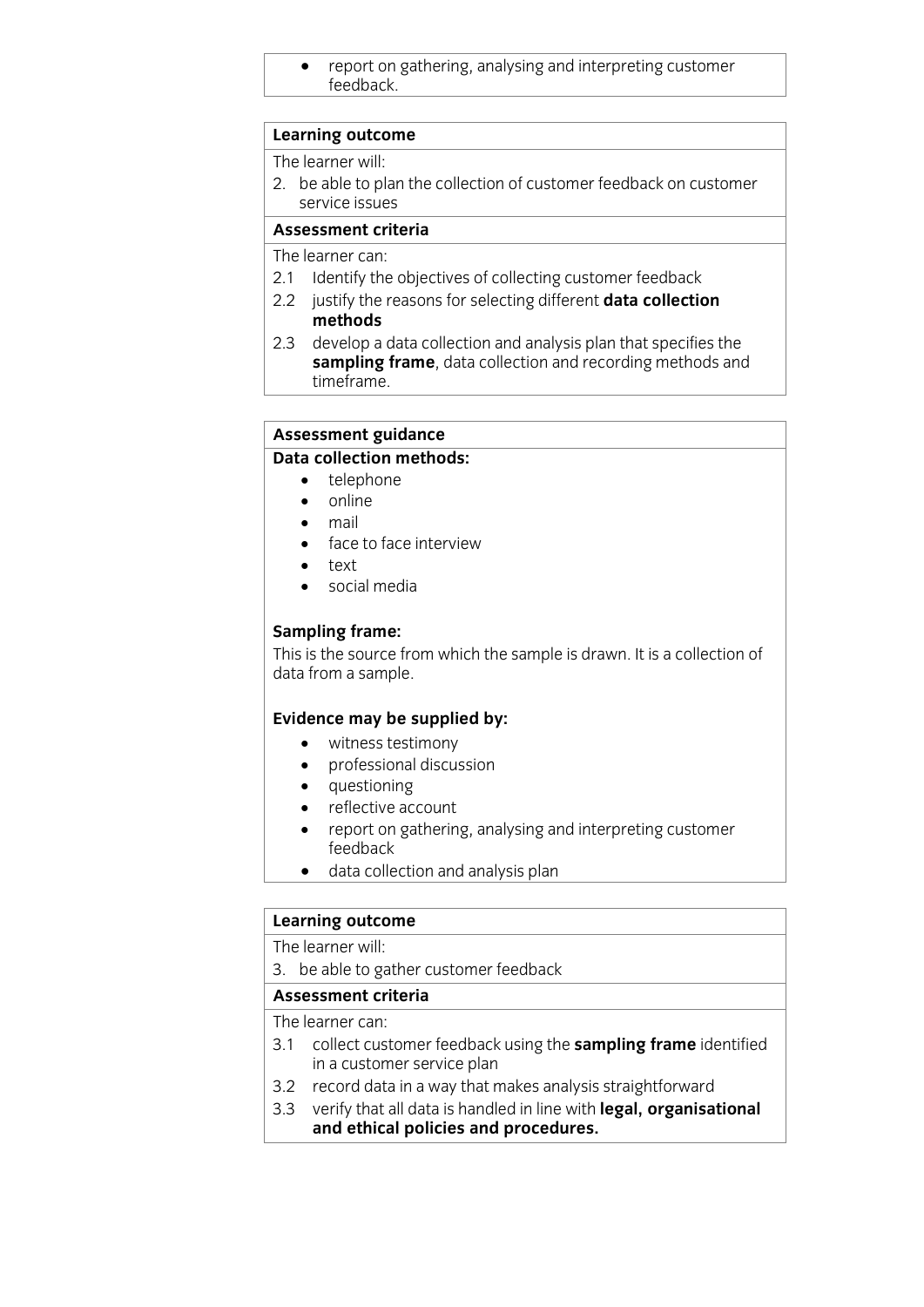# **Assessment guidance**

Is the source from which the sample is drawn. It is a collection of data from a sample. from a sample.

### **Legal requirements:**

eg

• Data Protection Act

- **Cross and responsibilities showing limits of authority** 
	- service offer<br>• handling of c
	- handling of customer data and feedback

- **Example 1999**<br> **Example 1999**<br> **Contract respectively.** 
	- values
	- fairness

- **Evidence** may be supplied by:
	- witness testimony
	- data collection and analysis plan
	- data records\*
	- customer feedback\* and analysis
	- professional discussion
	- questioning
	- reflective account<br>• report on gatherin
	- report on gathering, analysing and interpreting customer
	- legal, organisational and ethical policies and procedures.\*

## **Learning outcome**<br>The learner will:

4. be able to analyse and interpret customer feedback to recommend improvements

### Assessment criteria

The learner can:

- 4.1 use data analysis methods to identify patterns and trends in customer feedback
- 4.2 use the findings of a data analysis to identify areas for improvement to customer service
- present the findings of an analysis in the agreed format
- 4.3 present the findings of an analysis in the agreed format<br>4.4 recommend improvements in response to the findings of an analysis.  $\frac{1}{2}$